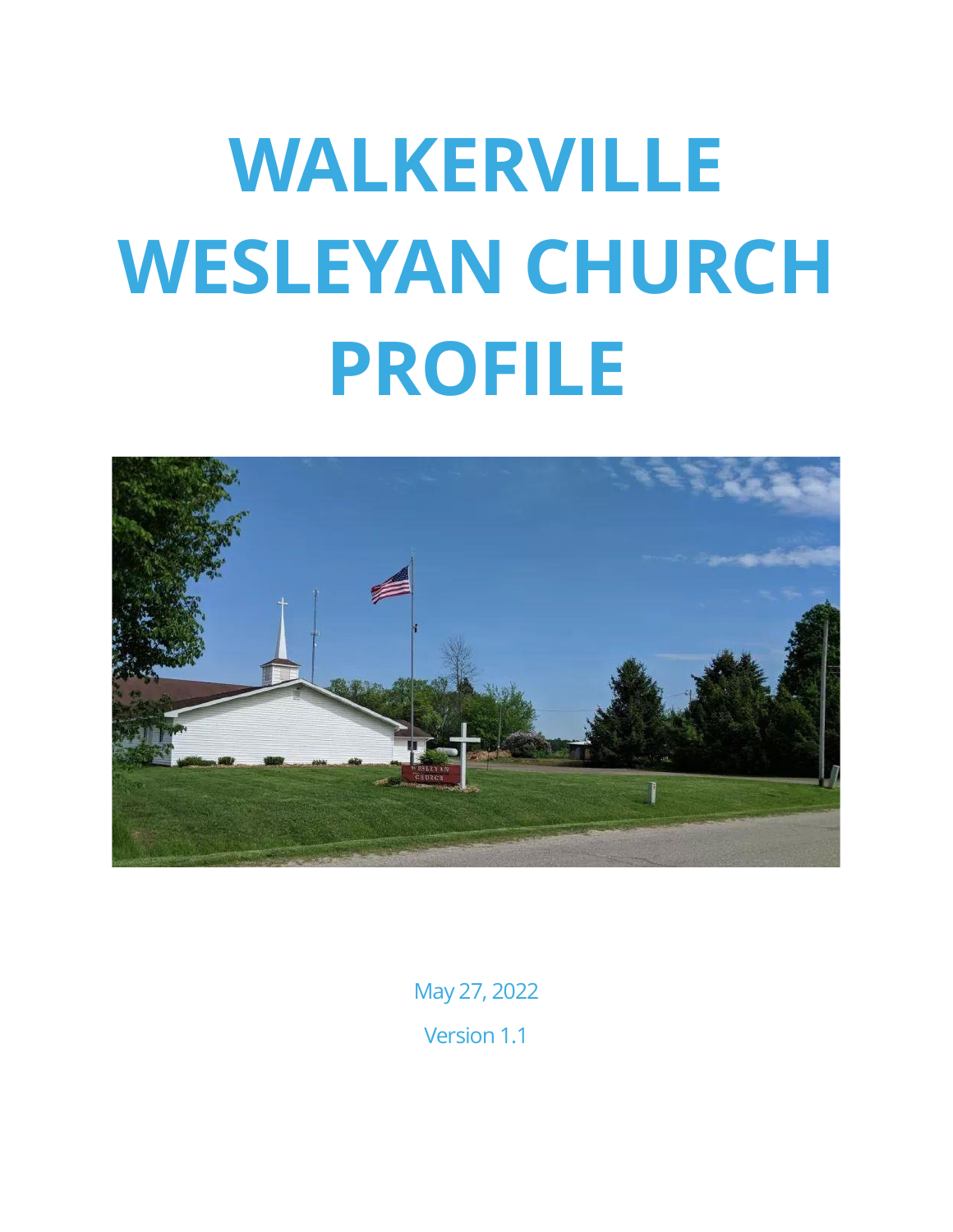## <span id="page-1-0"></span>**SNAPSHOT OF WWC**

Walkerville Wesleyan Church (WWC) is nestled in the rural community of Walkerville, in Oceana County located in West Michigan. The ministry of WWC is to a low-income, highly



agricultural and outdoor sports minded area. We host community events such as Wild Game Dinners, 2<sup>nd</sup> Hand Sales, Trick-or-Treat, school athletic practices, baccalaureates and prom dinners in our facility. Our facilities are rented by the community for wedding receptions, family reunions, birthday parties, baby and bridal showers.

NOTE: In the 2010 census, there are 26,570 people in Oceana County. The Association of Religious Data Archives show 25 religious' bodies with 9, 580 adherents. This leaves 16,990 unclaimed persons in Oceana County**. What a mission field**!

## <span id="page-1-1"></span>**THE WALKERVILLE COMMUNITY**

The Walkerville area is ideal for outdoor enthusiasts, nature lovers, and folks who enjoy rural living. Outdoor hunting



and fishing activities for all ages are abundant in all four seasons. This includes

snowmobiling, four-wheeling, boating, forest trails, camping, and hiking/walking opportunities. The area has numerous inland lakes and streams and gives opportunity

for bird watching, National Parks access, plenty of woodlands and wetlands, roadside fruit/vegetable stands and farmers' markets.

The Walkerville Wesleyan community, ministers mainly to the two counties of Oceana and Newago, and includes people who consider WWC their spiritual home that live in Colfax, Crystal, Elbridge, Leavitt, Troy, and Beaver





with playground and pavilion, convenience store, Kwik Mart/gas station, fire-station, public school, K-12, walking paths, and is in Leavitt Township. It's just a short drive to well-known attractions such as Lake Michigan, Silver Lake Sand Dunes, Pentwater, Little Point Sable and Big Point Sable light houses,

the SS Badger car ferry which runs round trip to Wisconsin. Brand-name stores, craft stores and well-known restaurants are 30 to 45 minutes away.



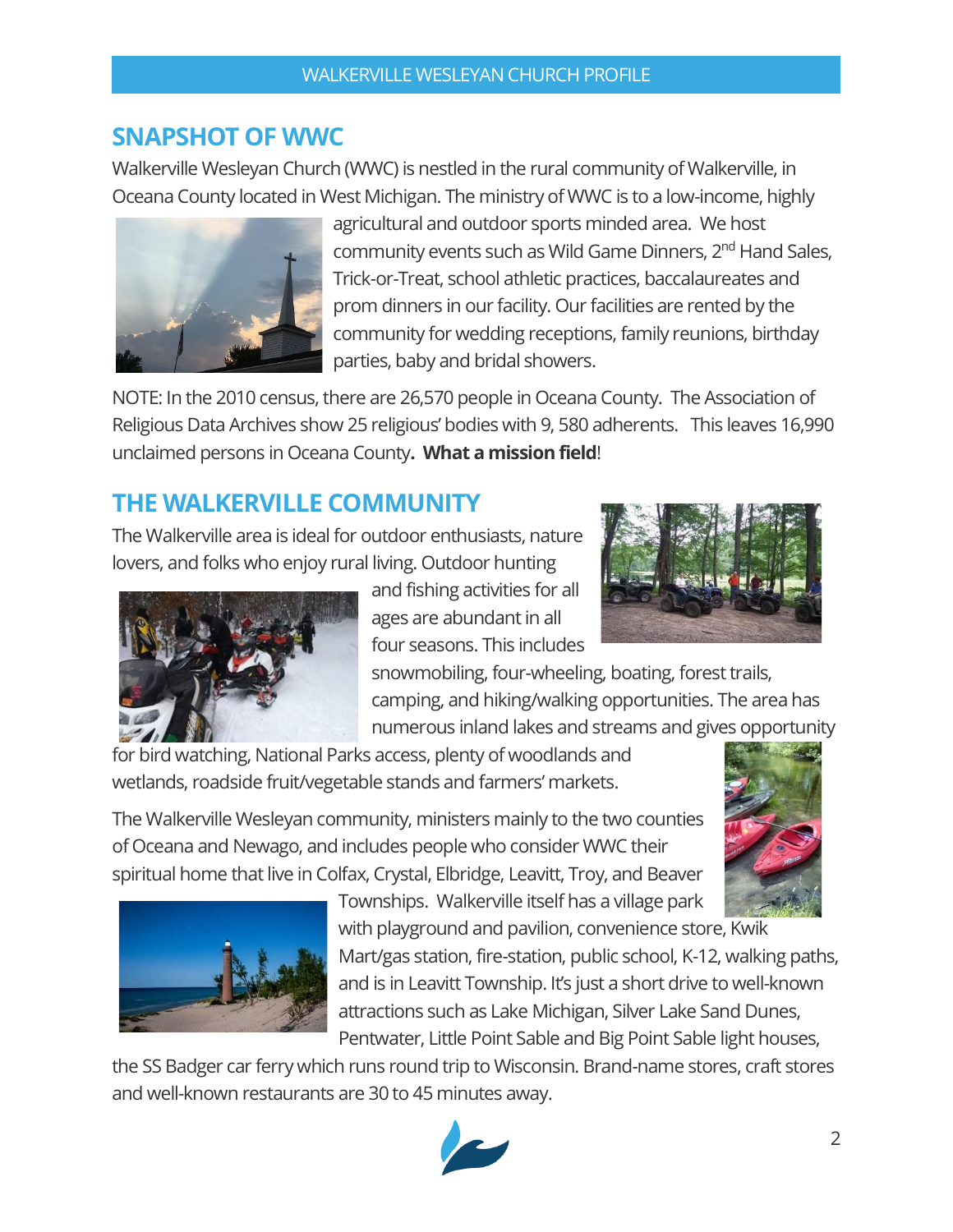## **Table of Contents**

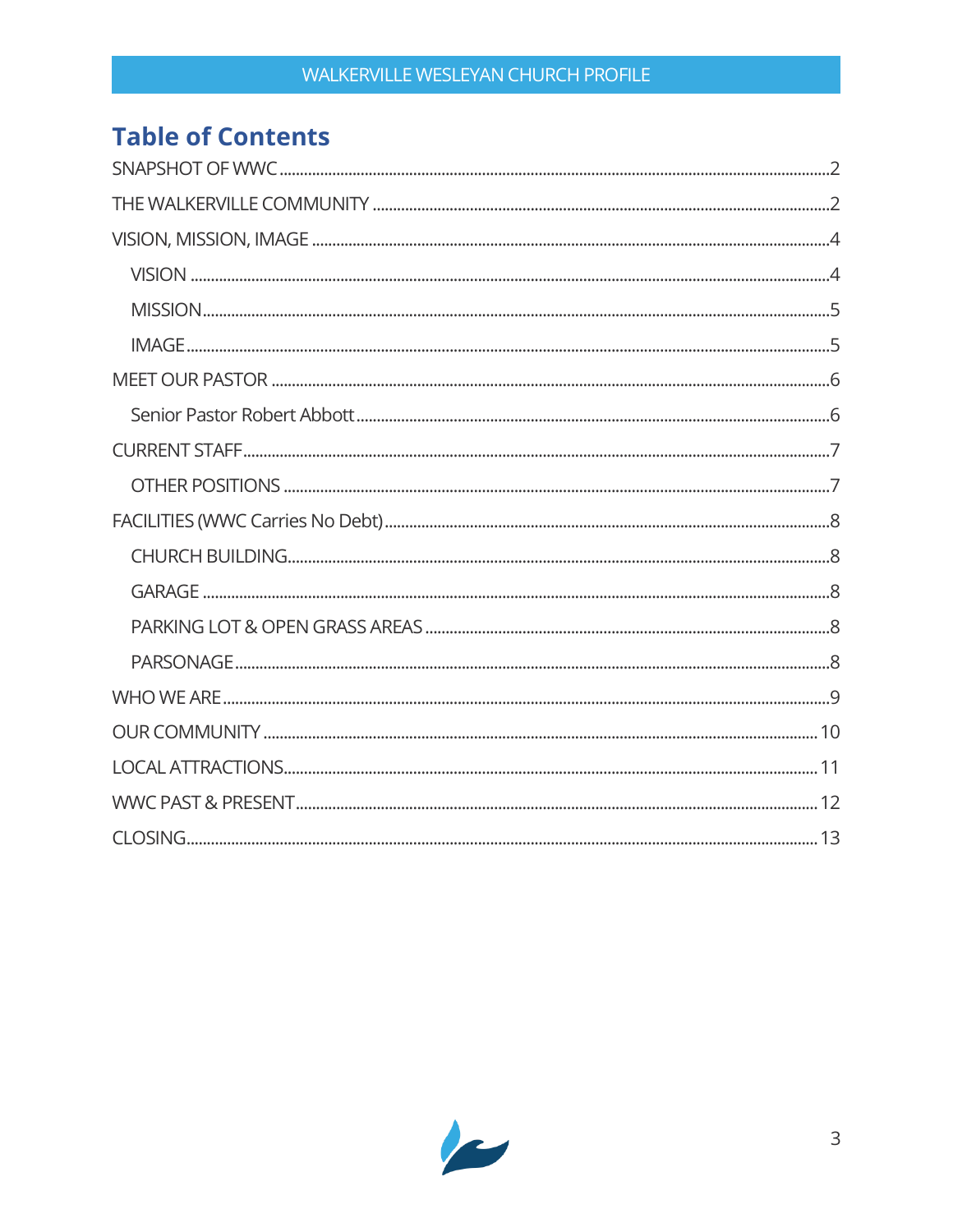## <span id="page-3-0"></span>**VISION, MISSION, IMAGE**

#### <span id="page-3-1"></span>*VISION*

**Resolved,** that the goals of the Walkerville Wesleyan Church shall be dictated by the Holy Spirit working in the members and through the Word of God. We seek no other mandate. In support of this resolution, we express our intention to: SELF GIVE

- 1. Seek with diligence to know and to do the will of God.
- 2. Encourage one another as we work together
- 3. Love one another as Christ has loved us and given himself for us
- 4. Follow with passion and commitment as God unfolds his plan
- 5. Go into our world to bring the water of life to the thirsty and dying
- 6. Invest tithes, offerings and time
- 7. Visit light upon this dark world
- 8. Experience sacrificial living

As we seek the direction of the Holy Spirit, we will move forward with the known, revealed will of God as per the instructions of the Master in Matthew 28:19 & 20 "Therefore go and teach all nations, baptizing them in the name of the Father and of the Son and of the Holy Spirit, teaching them to observe all things, whatever I commanded you. And, behold, I am with you all the days until the end of the world."

Of equal importance are the two parts of this mandate. We will develop programs to address both needs

- 1. Evangelism to the community and world Outreach is a fluid concept. We will do what we know to do and keep our minds open to new ways to propagate the gospel.
- 2. Discipleship in the body of believers We will develop programs to teach doctrine, train good spiritual habits and nourish the new man/woman unto the perfection of the image of Christ in the believers, as the Spirit leads.
- 3. Acknowledging that there are nearly 22,000 people living within a ten-mile radius of WWC, we have the opportunity to determine our level of commitment going forward. Will we be a one percenter, five percenter, or ten percenter?

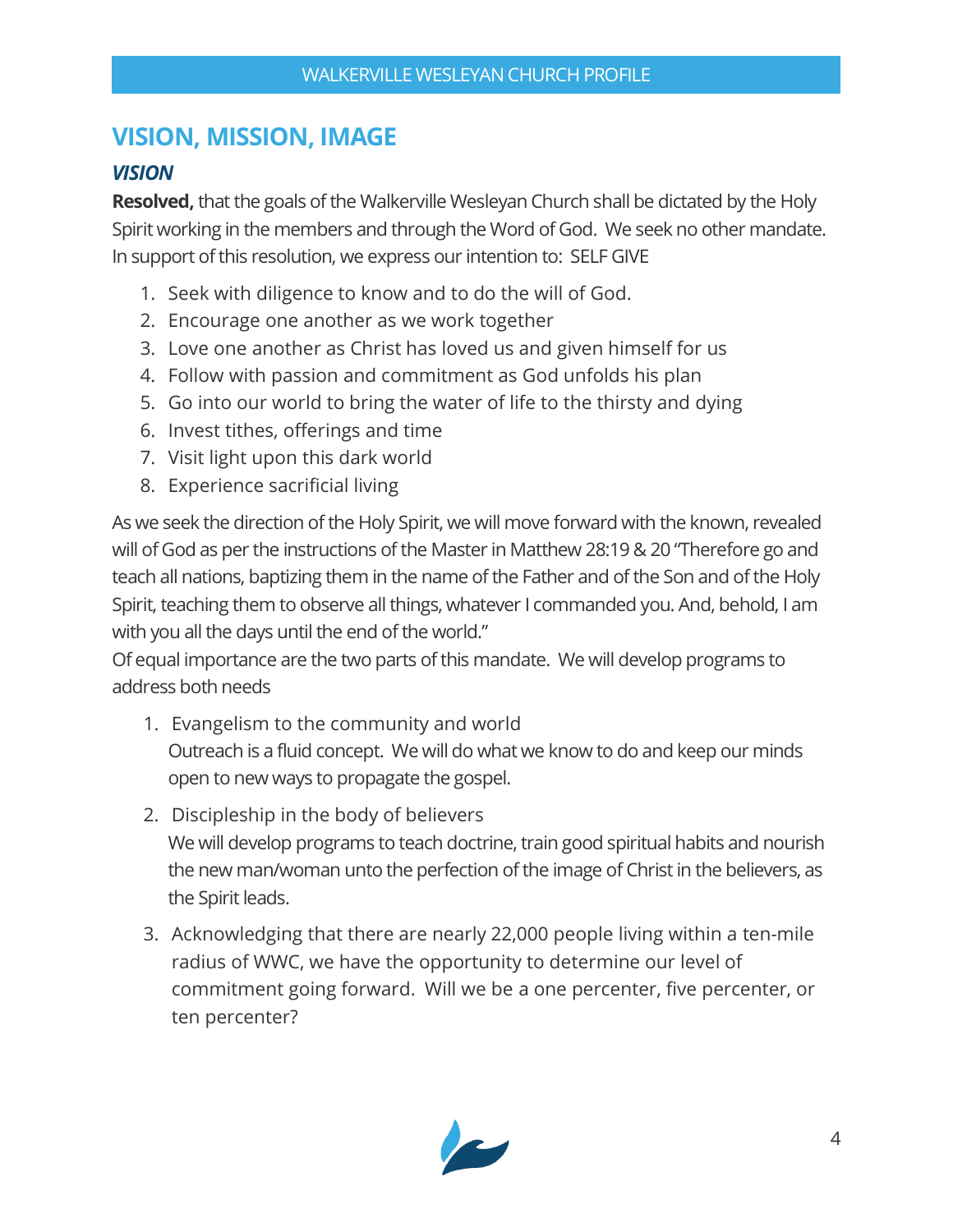We choose to be a

- 1. Praying church Matthew 26:41 & Mark 13:33
- 2. Preaching church Mark 16:15
- 3. Power infused church I Corinthians 4:20 & Ephesians 3:20
- 4. People oriented church Luke 19:10
- 5. Purpose driven church Romans 1:16,17 & I Corinthians 9:17
- 6. Productive church Matthew 25:15-28
- 7. Passionate church Romans 9:12-18, in imitation of our Master, Jesus Christ

## <span id="page-4-0"></span>*MISSION*

In support of the above we propose the following:

"Go and make disciples of all the nations, baptizing them in the name of the Father and of the Son and of the Holy Spirit, and teaching them to obey everything I have commanded you." ~ Matthew 28:19

## <span id="page-4-1"></span>*IMAGE*

Walkerville Wesleyan Church will be a Body of Christ in mind, body and soul by being the eyes, ears, mouth, hands, feet and heart of God to bring as many of his children home as possible.

- The EYES to look beyond the surface and see what God sees the child He died for.
- The EARS to hear another's life story to understand how Jesus can meet their life needs.
- The MOUTH to lovingly speak words of life that God would be glorified, and souls set free.
- The HANDS to do the work which God has called us to that we might meet the needs of others.
- The FEET to take God's love out of the church and into the community, homes, hospitals, jails, etc. … - to all who need encouragement.
- The HEARTS to willingly sacrifice self that our hearts might beat as one hears – the heart of God.

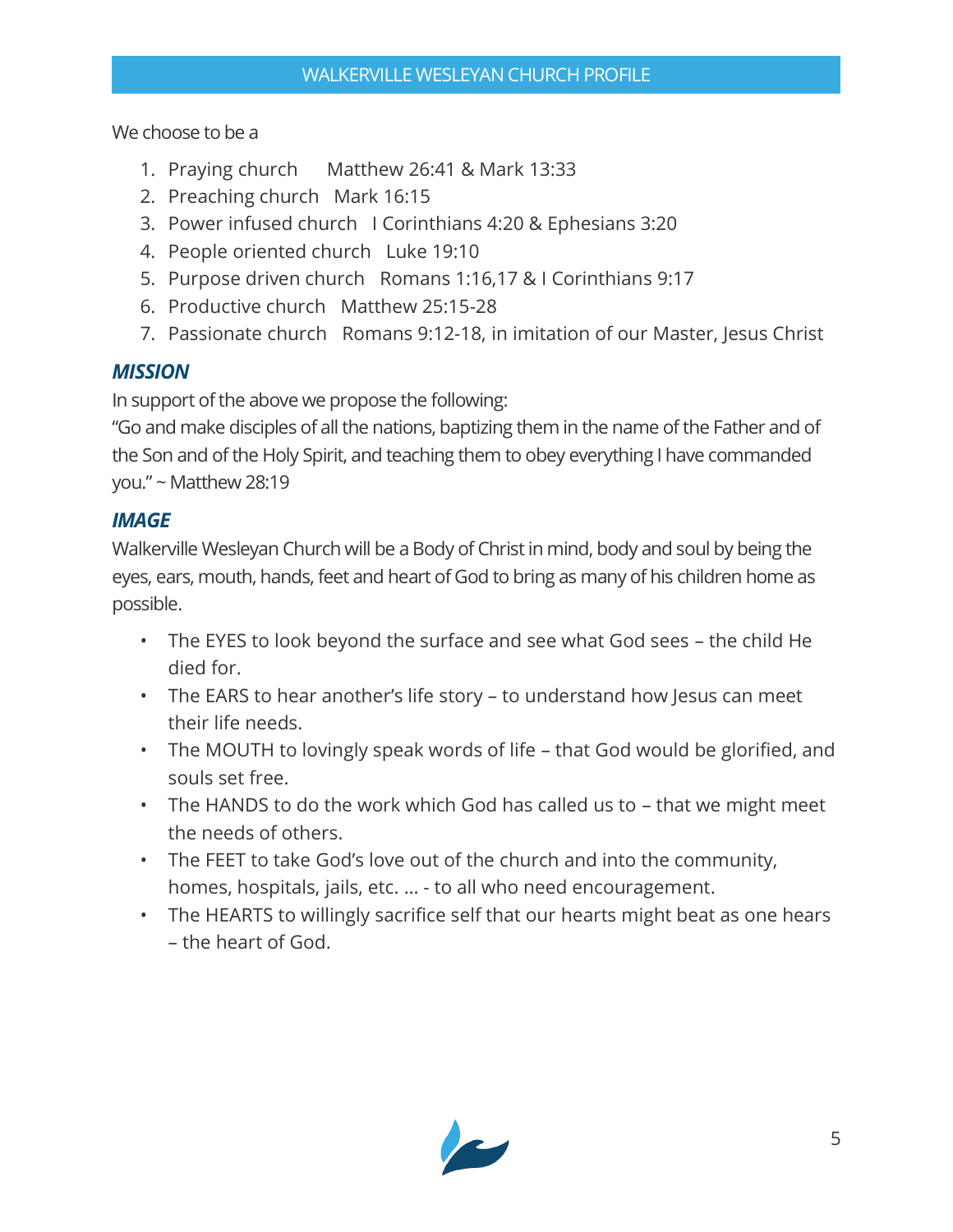## <span id="page-5-0"></span>**MEET OUR PASTOR**



<span id="page-5-1"></span>*Senior Pastor Robert Abbott*

February 13, 2022 – Current

Pastor Robert Abbott (known as Pastor Bob) has returned to Walkerville Wesleyan Church (WWC) as Lead Pastor after retiring from Atlas Pacific Engineering where he worked for 14 years as Senior Service Representative.

*Assistant* **Pastor to Pastor Jeff Lemire – WWC** (Bi-Vocational) 2014 – 2021

*Senior* Pastor - WWC (Bi-Vocational) 2009 – 2014

*Senior Pastor* - Elbridge Community Church: Hart, MI. 2001-2006

#### *Senior Pastor* - WWC – 1988 – 2001

During Pastor Bob's tenure the church grew spiritually, and in numbers. He led the building/relocation of WWC to its new, and current location at 144 S. Hamon St. in 1989 and completed the construction of a Fellowship Hall, additional classrooms, kitchen, and gymnasium in 2000.

*Senior Pastor – King's Chapel*: Alexandria, Indiana 1986-1988

#### **EDUCATION:**

Indiana Wesleyan University BA Christian Ministries May 14, 1988

#### *Note:*

Ordained – July 1990 North Michigan District of The Wesleyan Church

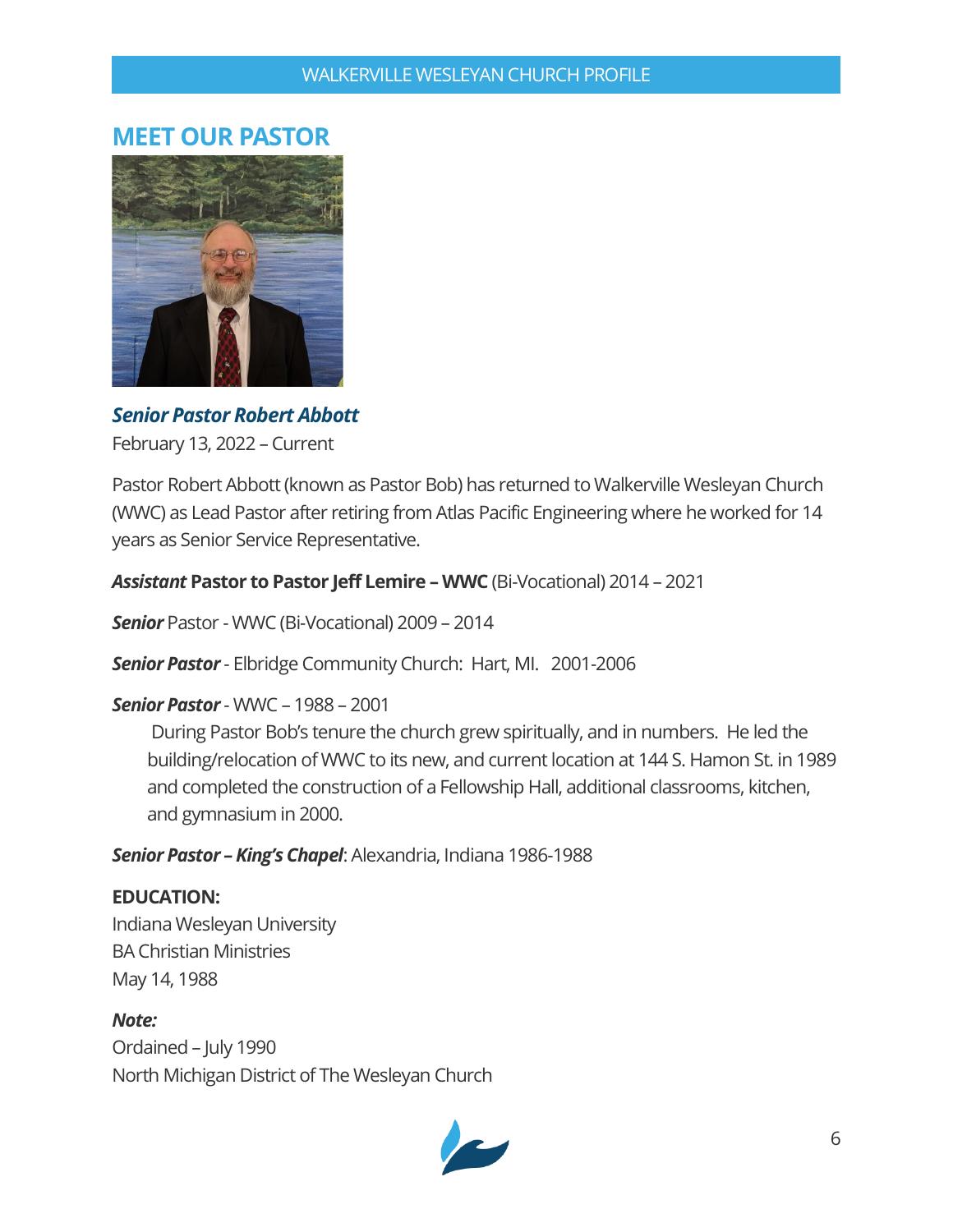## <span id="page-6-0"></span>**CURRENT STAFF**

#### <span id="page-6-1"></span>*OTHER POSITIONS*



**Lay Speaker & Worship Leader - Craig Cooper** (1992 – Current). Leads Sunday Worship, Wednesday Night Prayer Meeting, and VBS. He also leads a Bible Study for a small group. He has filled the pulpit upon request and full-fills outside ministry opportunities. Craig has been part of the Church since his youth and has held several roles.

**Pianists:** Three pianists rotate playing for Sunday Worship and Wednesday Night Prayer Meetings. Our pianists are: Linda Cooper, Suellen Hren, and Corinne Norton.

**The Visitation program**: Created to meet one of the mandates in our Vision Statement. Our program ensures we follow-up with people who have visited our church.

**Sister in Service small group:** This group of ladies provides first time visitors with a gift. They also coordinate the card ministry.

**Christian Ed program and team**: Also created to fulfill a mandate in our Vision Statement.



We have redesigned our Christian Education program to be similar to Summer VBS for all ages and all year. All ages study the Bible, worship God, eat, and play together. We have volunteers

that teach, cook

potluck items, lead activities, lead family outings, help in kitchen, and pray for the church. We have seen growth in our youth numbers. This is a church-wide participation program.



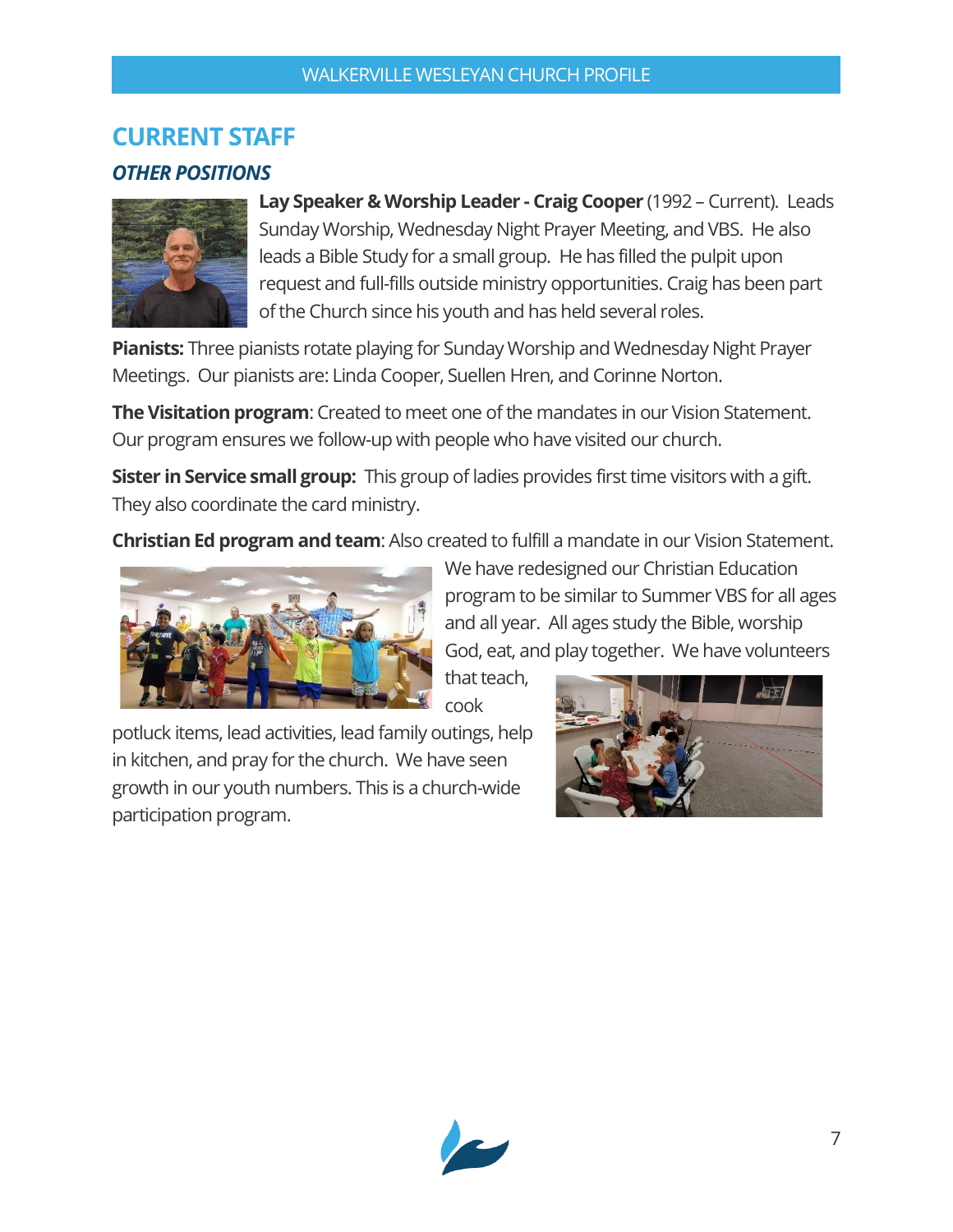## <span id="page-7-0"></span>**FACILITIES (WWC Carries No Debt)**

## <span id="page-7-1"></span>*CHURCH BUILDING*

- Address: 144 S Hamon Street, Walkerville, MI 49459
- 5,600 Square Feet
- Sanctuary seats 150 (64 x 40 feet)



- **Foyer**
- 7 Classrooms
- **Library**
- **Nursery**
- Three offices (Pastor, Office Manager, Treasurer)
- Two storage rooms in front of Sanctuary
- Two Utility Rooms
- Four Restrooms
- Fellowship Hall



- Gymnasium carpeted with full sized basketball court
- Licensed Kitchen with serving window, stoves, dish washer
- Sanctuary with initial rooms were completed 1989.
- Gym and Fellowship Hall addition built in 2000.

## <span id="page-7-2"></span>*GARAGE*

• Large one stall garage - located on South Side of Gymnasium

## <span id="page-7-3"></span>*PARKING LOT & OPEN GRASS*

#### *AREAS*

- South Parking lot is graveled and is currently the main parking lot for the Church
- North and West Grassy areas are used for activities and additional parking
- The parking areas are in need of improvements. We have a Parking Lot Fund.

#### <span id="page-7-4"></span>*PARSONAGE*

- Address: 173 Elizabeth Street, Walkerville, Mi 49459
- Located Corner of Elizabeth & North Street and near School's athletic fields and playgrounds



- Home in need of TLC
- 4 Bedrooms
- 2 Full baths
- Large kitchen with stove, dishwasher, fridge



- Large family room with hide-a-bed
- Deck with wheel chair access and steps
- Window air-conditioner
- Full basement
- Washer and dryer in basement
- Small Excel propane tank for Stove
- Heating Fuel for furnace
- City water and electric



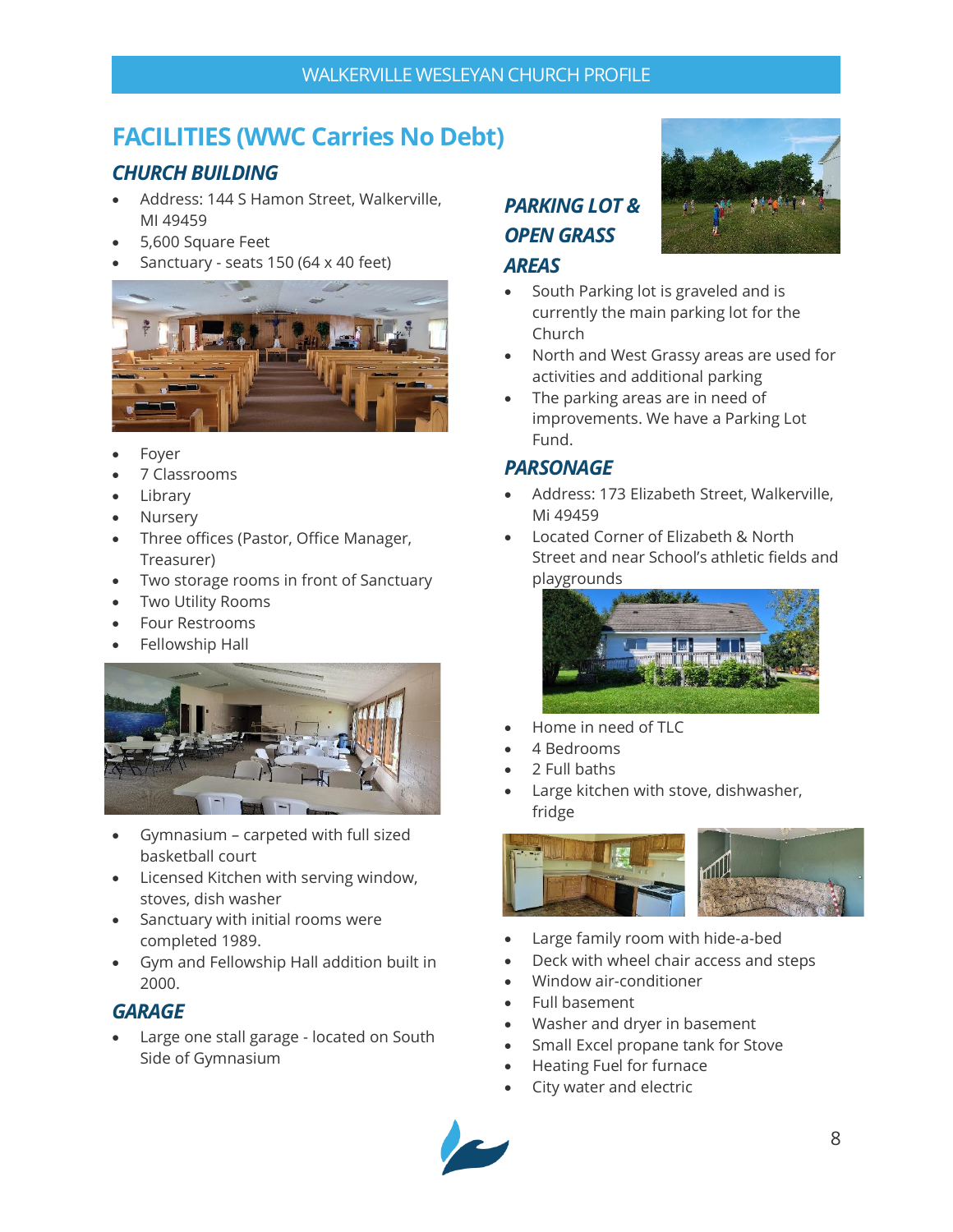## <span id="page-8-0"></span>**WHO WE ARE**

Sunday Worship

9:30 – Adult Bible Study/Small Group

10:30 - Church Services with Junior Church

12:45 – 2:15 – Sunday School Classes and Activities for all ages Pre-School – 6th grade 6th-12<sup>th</sup> grade Adult Small Group Bible Study

Wednesday Prayer & Bible Study – 7pm

Communion: First Sunday of the month

Nursery available the 1<sup>st</sup> and 3<sup>rd</sup> Sundays of the month.

An Emergency Prayer Chain with phone tree and e-mail distribution list is available for our members. The Senior Pastor approves Prayer Chain content.

Christian Ed Sunday School Classes are following Answers in Genesis – ABC Digital.

The WWC website, [WalkervilleWesleyanChurch.org,](http://www.walkervillewesleyanchurch.org/) provides links to our most current Worship Service and Events, Social Media Links, Event Pictures, "Plan a Visit"information, Holiday Sunday Information, VBS and About Us (Vision, Mission, Image) and staff.

Our Facebook Page has 420 followers. Services and afternoon Bible studies are on our Page as Facebook LIVE recordings.

Facebook Group for Church attendees: membership is by invitation. Eighty-one people are currently in this group; we use this to send reminders and to share uplifting posts.

Our Instagram Page has 66 followers and only 144 posts. This has not been a high priority, but is growing since it is easy to make Instagram posts while posting on Facebook.

We host Sisters In Service (SIS) group. These are women serving community, church and family. Women mentoring and encouraging one another. Women sharing strengths and skills to help others. Women growing in the Word of God through Bible Study. They provide the 1<sup>st</sup> Time Visitor gifts and Card Ministry.

We support the following: Love INC (In the Name of Christ) of Oceana County, Adult & Teen Challenge.

Between 6/2013 and 5/2022 we had 21 weddings, 4 baptisms, 26 new members.

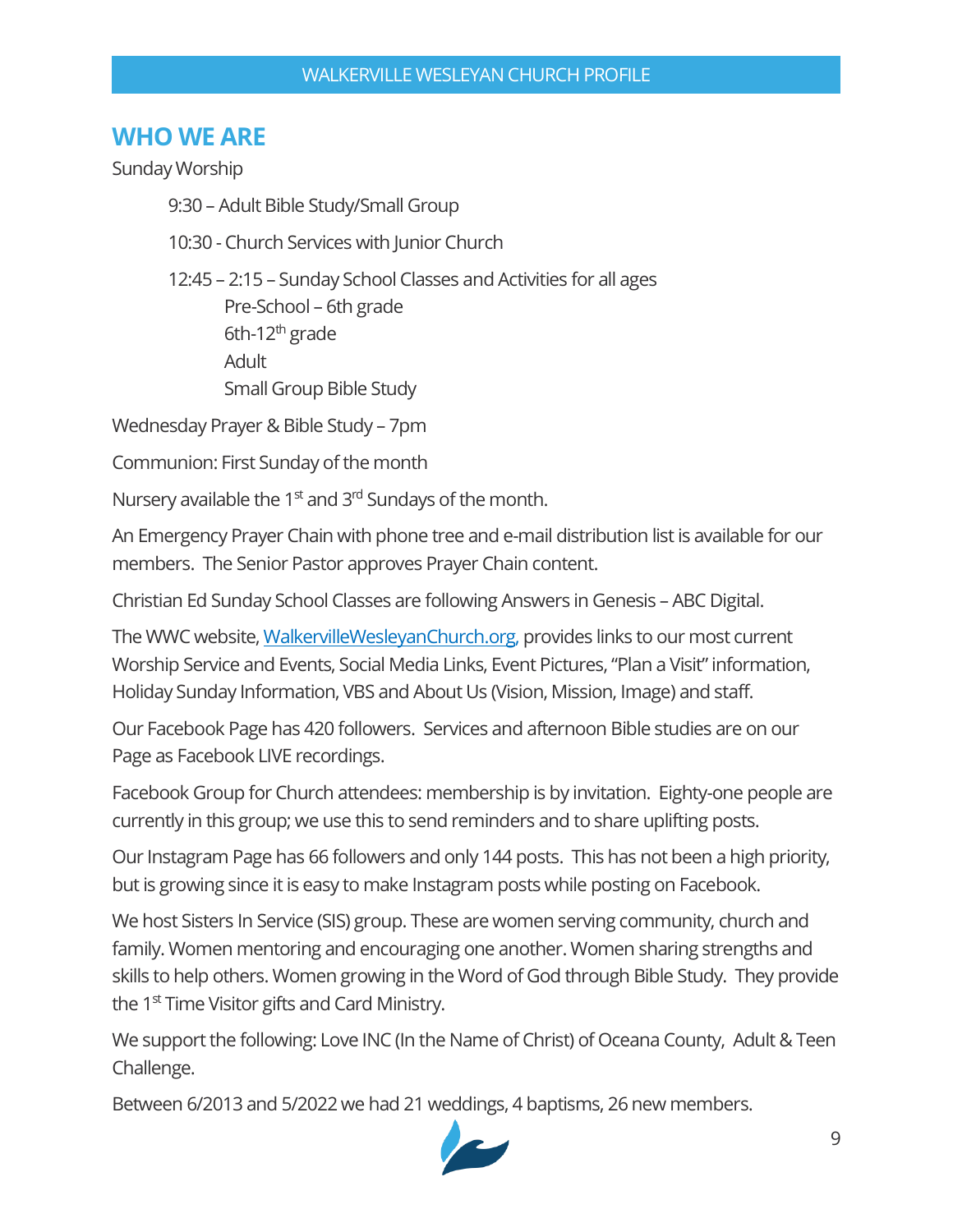## <span id="page-9-0"></span>**OUR COMMUNITY**

Long known as part of the large Ojibwe territory, Oceana County was founded by European Americans in 1848. It lies in the Eastern Time Zone and is part of the 2nd Congressional District of Michigan

The Village of Walkerville, in Leavitt Township, is located in northern Oceana County. At the time of the 2010 census the population was 247, unemployment rate 8.0%, a median income of \$36,458, and a median priced home was \$113,800. The population is predominately white with a Hispanic/Latino (of any race) population of 17.8%. Also in 2010, 17.8% of the population lived below the poverty level.

Located in northern Oceana County, and bordered on the west by Lake Michigan, the small community of Walkerville is supported mainly by diverse agricultural employers: cherries,



apples, asparagus; animal feeding facilities and tourism. The economy was originally built on the lumber trade; later developed for agriculture and is currently known as the "Asparagus Capital of the World". The annual Asparagus Festival, held in the County Seat of Hart, includes a parade and the crowning of the Asparagus Queen. Surrounded by

the Manistee National Forest and adjacent to several lakes and fishing streams the location gives access to hunting, fishing, hiking, boating and all types of water activities.

Walkerville Public Schools, Home of the Wildcats, is a public school district located in Walkerville. We have 264 students K–12 with a student-teacher ratio of 16:1. The district employs 18 teachers in one K-12 building.



Walkerville Schools serve approximately 220-230 students during the school year with about 45 additional students during the Fall & Spring months. These families generally move to southwestern states during the winter months to continue various farm employment opportunities. Since we are a small school, our teachers know their students well and work to both provide, or relieve, challenges to help each student reach their unique potential[. walkervillewildcats.com.](https://walkervillewildcats.com/) 

School of Choice (education funds follow the student) opportunities are facilitated for eight local school districts (Walkerville, Hart, Pentwater, Shelby, Mason County Central, Mason County Eastern, Baldwin & Ludington) through the West Shore West Shore Educational Service District (ESD). West Shore ESD also provides CTE (Career & Technical Education) credits in numerous

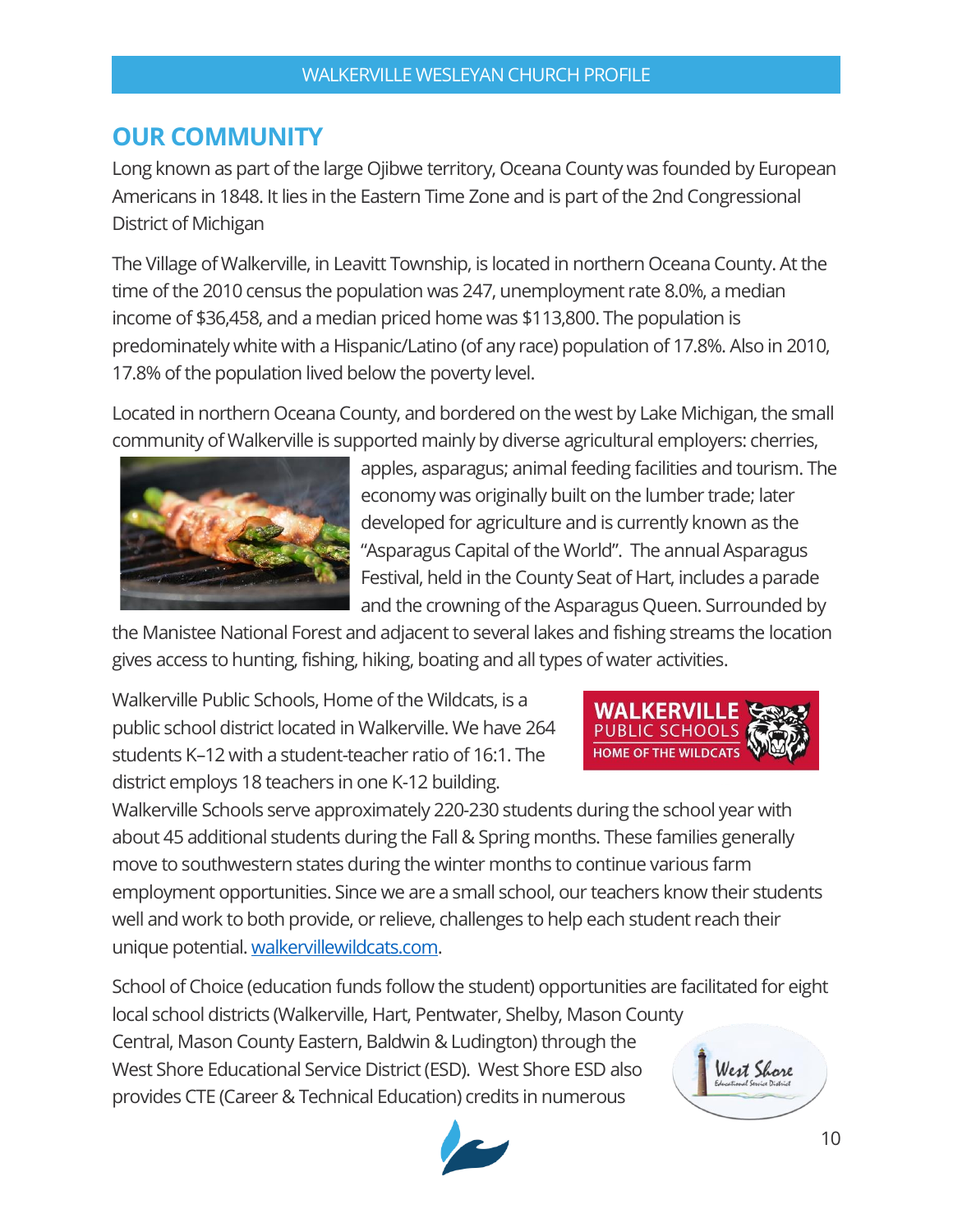fields for approximately 500 students/day from Mason, Lake, Oceana & Manistee Counties. The ESD works closely with Ferris State University, West Shore, Baker and Davenport Colleges to provide college credits for students who are taking CTE programs. [wsesd.org](https://www.wsesd.org/)

Health care is an immense factor for any individual/family. We have two health care systems represented in our community, Mercy Health Care, based in Muskegon

[Mercy-Health-Lakeshore-Campus.org](https://www.mercyhealth.com/location/mercy-health-lakeshore-campus) and Spectrum Health Care from Grand Rapids, ( [Spectrum-Health-Ludington-Hospital](https://www.spectrumhealth.org/locations/spectrum-health-ludington-hospital) and [Spectrum-Health-Gerber-Memorial in Fremont](https://www.spectrumhealth.org/locations/spectrum-health-gerber-memorial)) . There are many Physicians in our area, both family practice and those who specialize in one area of medicine. Physicians located in Shelby tend to be connected with Mercy, as is the local hospital there. Hart physicians are split, some with Mercy, others with Spectrum. Physicians in Ludington and Fremont are predominately linked to Spectrum.

When an emergent situation arises In the Walkerville area, 911 dispatches Walkerville Fire & Rescue first, then on a situational basis, calls for an ambulance. This Fire & Rescue team of dedicated, local individuals are either certified EMT (emergency medical technician) or certified MFR (medical first response). They are familiar with area families, roads, and conditions, they normally arrive first on the scene and have the situation well in hand, ready for transport via ambulance.



Walkerville Thrives, a non-profit community development group, serving six townships from Oceana and Newago Counties: Colfax, Crystal, Elbridge, Leavitt, Troy and Beaver. For more information visit their website [https://WalkervilleThrives.org](https://walkervillethrives.org/)

Our area is supported by Silver Lake Sand Dunes Area Chambers of Commerce and Visitor Bureau. Please see their website: [ThinkDunes.com.](https://thinkdunes.com/)



## <span id="page-10-0"></span>**LOCAL ATTRACTIONS**

Our area has activities to do all year! Start with a hike by picking up a Walking the Ville brochure to find walking routes around Walkerville. Off road vehicles will find DNR roads to enjoy. Visit our quaint Sale Barn and do some picking for treasures. Stop by the flowing well at the Leavitt Township Hall for a drink of water. Enjoy the area foods, and gas/convenience stores. Buy some local maple syrup in the spring, and honey, fruits, and vegetables in season. Have family fun at Walkerville's Village Park with its playground and pavilion. Visit our in-land lakes and streams and take a short ride to the shores of Lake Michigan. Discover

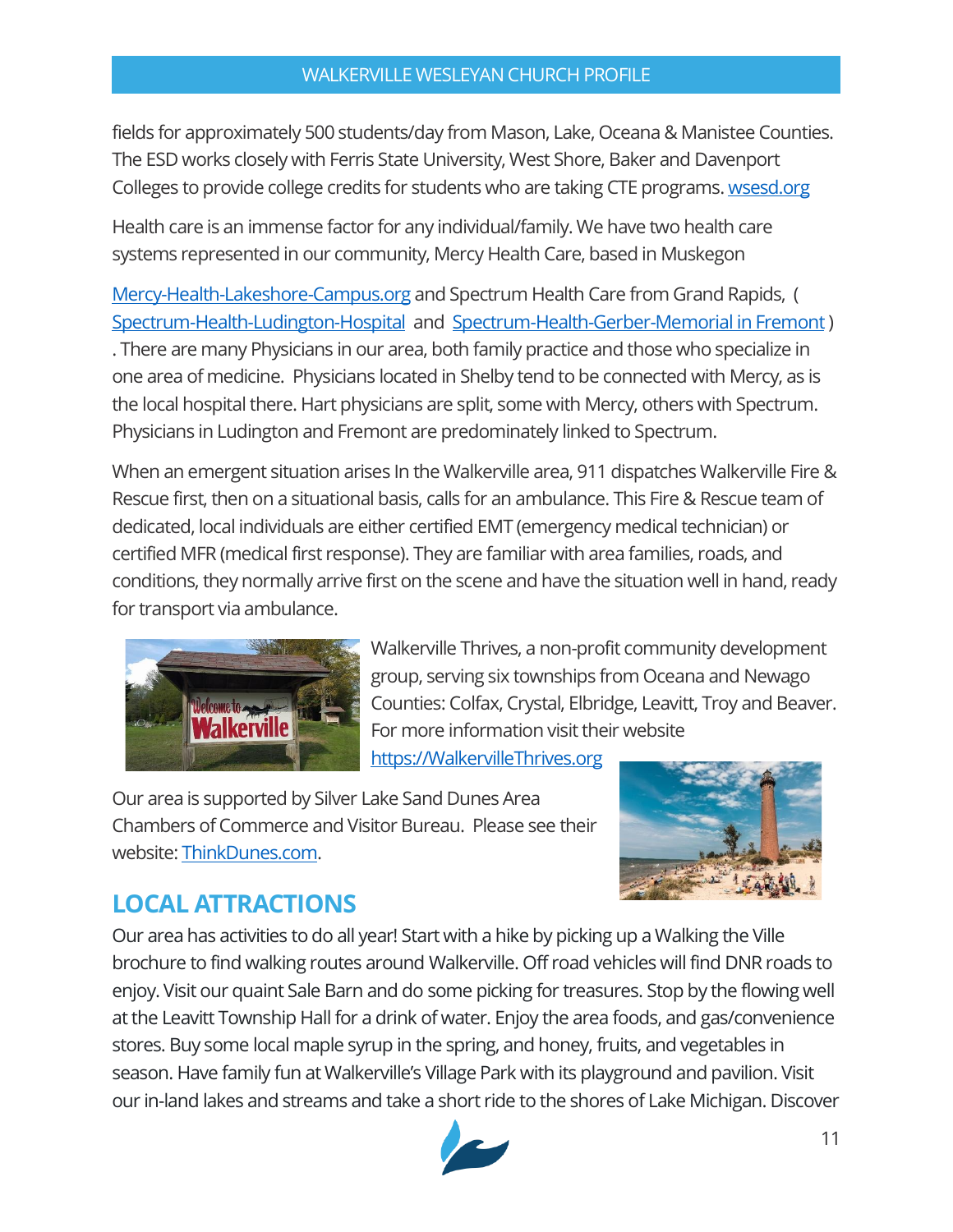bald eagles, whitetail deer, sandhill cranes, muskrats and beaver, coyote and fox, turkeys, and an occasional black bear in their natural habitats. Photographers will find the area's tranquility and beauty provide year-round photo opportunities.



We are a short drive from well know attraction, such as: Manistee National Forest and Walkinshaw Wetland National Preserve, Lake Michigan, Silver Lake Sand Dunes, Mac Wood's Dune Rides, Pentwater, Lewis Farm & Petting Zoo, Country Dairy, Michigan Adventure, Double JJ Ranch, Little Point Sable and Big Point Sable Light Houses, Lake Express Car Ferry (Muskegon), and SS Badger Car Ferry (Ludington).

## <span id="page-11-0"></span>**WWC PAST & PRESENT**

The beginning and founding of Walkerville Wesleyan Church began in 1882 with the first parishioners meeting at the Stetson School house located on Harrison Road. Walkerville had not been incorporated yet. In 1887, the church was organized with 15 charter members. In 1893, a new church was built in the Village of Walkerville. In 1989, the current sanctuary and classrooms were built on West Hamon Street. A fellowship hall, gymnasium and kitchen, were added to facilitate outreach and youth development as well as a place for community use for events in 2000. Currently, we have 31 members with an average age of 65. On average we have 35 to 40 attendees for Sunday Worship and 12 attendees on Wednesday Night Prayer Meeting. There are currently 12 youth in attendance or active.